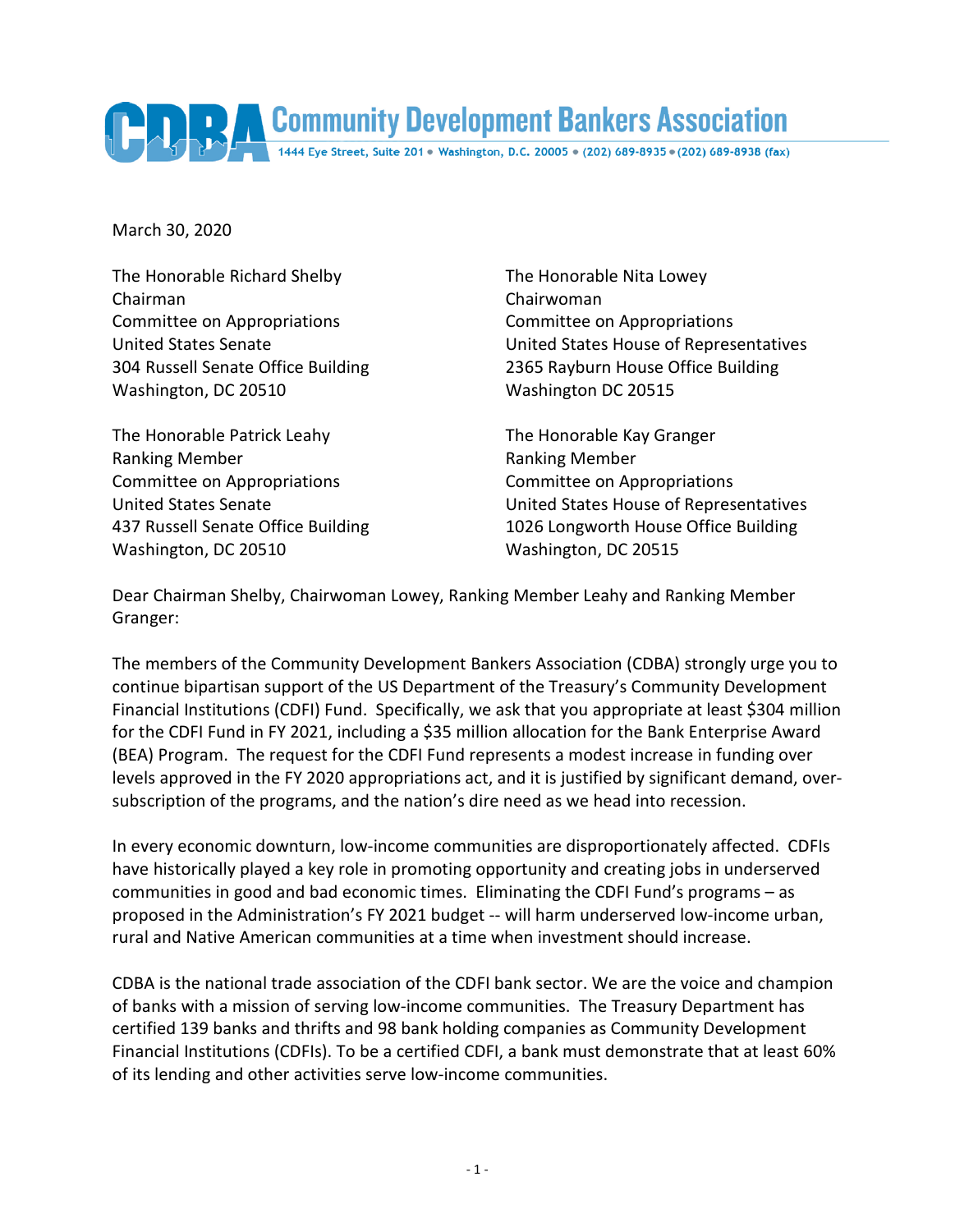Lack of economic opportunity has led to significant disenfranchisement of many inner city neighborhoods and remote rural communities. CDFI banks work to narrow the wealth gap and create real economic opportunity, including jobs, business expansion, affordable housing, revitalization, and access to fair and responsible financial services. CDFI banks are often the only financial institution in these local communities focused on making a difference.

## **CDFI Fund**

The CDFI Fund is one of the Federal government's best market-based strategies for leveraging private dollars to restore economic vitality. Since 1994, the CDFI Fund has awarded more than \$2 billion to CDFIs working in low-income communities.

CDFIs provide a "hand up"—not a "hand out"—to customers. CDFI banks create jobs and economic vitality by serving the smallest businesses that big banks do not find profitable enough to serve. They loan money to entrepreneurs who are willing to work hard and take responsibility for their own futures. Today, CDFI banks collectively have a portfolio of more than \$49 billion in loans outstanding. Most CDFI banks' small business loans go to mom-andpop businesses on Main Street. CDFI banks enable hardworking families to become homeowners, and they finance affordable rental housing. CDFIs also enable growing charter schools to build facilities, support expansion of community health centers, and finance other economy boosting projects.

FY 2019 CDFI program awardees alone made over 772,000 loans or investments totaling nearly \$21.5 billion, including loans to over 23,000 small businesses. The average size of each small business loan or investment was under \$28,000. In addition, this group of CDFIs made 23,030 microloans, nearly 700,000 consumer loans totaling \$9 billion, 42,000 home improvement or home purchase loans totaling \$4.4 billion, and financed 51,359 affordable housing units. CDFIs are also making a difference in distressed rural communities with 28% of FY 2018 awardees primarily or exclusively serving rural markets – well above the 14% of the population that lives in rural places.

We urge Congress to provide strong funding levels to enable CDFIs to continue to do this important work.

## **Bank Enterprise Award Program**

CDBA strongly supports increasing the allocation for the Bank Enterprise Award (BEA) program within the CDFI Fund's overall appropriation. Cumulatively, the BEA Program has awarded \$520 million in BEA grants since 1995. Over the past five years, 95% of all award dollars have gone to certified CDFI banks. BEA provides incentives for banks to: (1) provide grants, loans, investments and other support to CDFIs; and (2) promote investment in the nation's most distressed communities.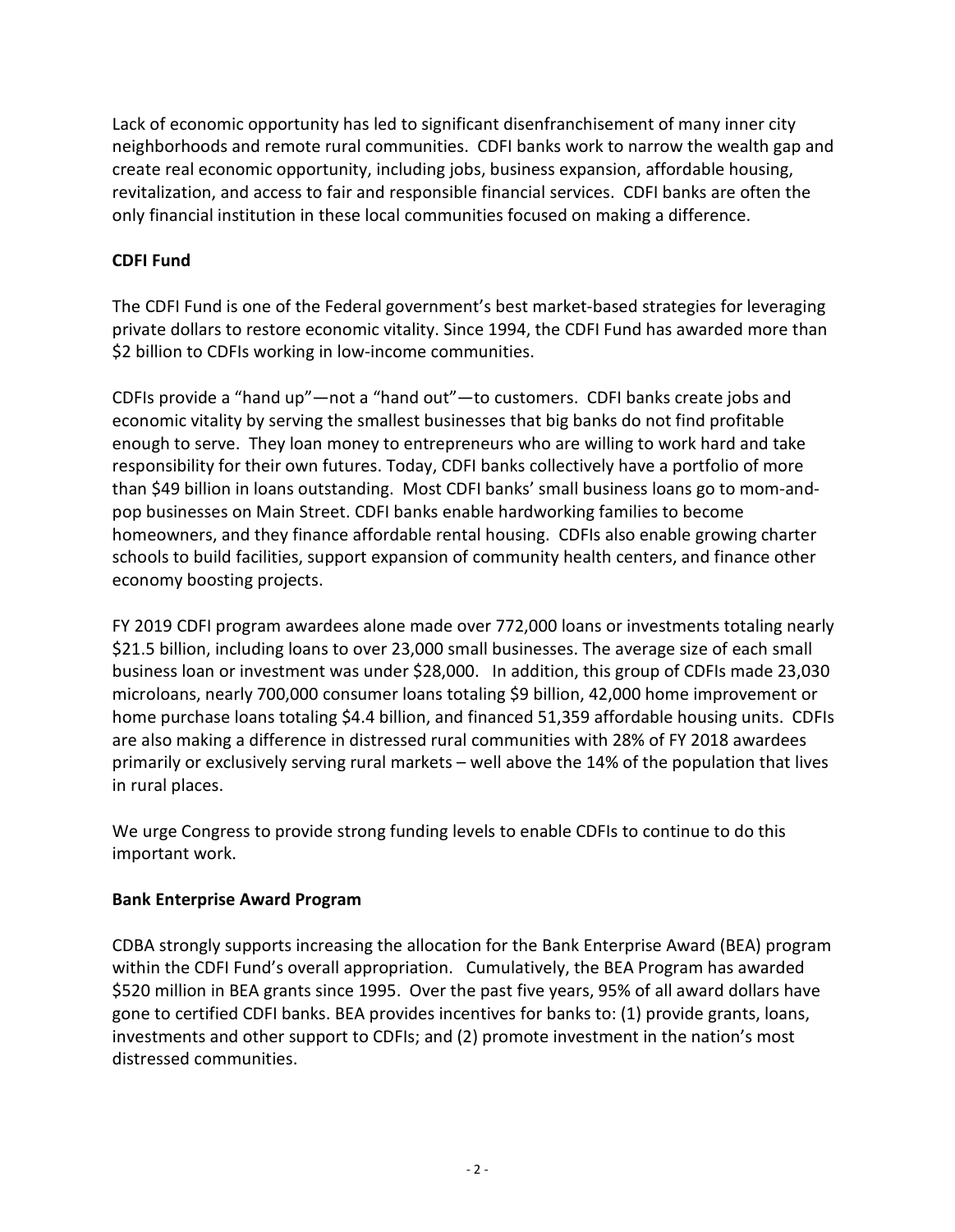BEA is highly effective in channeling resources to the most distressed communities. The justification for increasing the BEA allocation within the CDFI Fund is based on its strong impact, leverage and demand:

- Serving Low-Income Communities: An analysis by the CDFI Fund found that 90% of all BEA monies go to the lowest income census tracts (30% poverty, 1.5 times the national unemployment rate).
- Demand: BEA has the strongest demand among the CDFI Fund programs and is far oversubscribed. In 2019, the program received 113 applications; yet, the program had only \$25 million available to award. Since 2012, the dollar amount of BEA requests has increased by \$61.5 million—from \$88.5 million to \$150 million in 2019 – a 70% increase. During that period, BEA Program funding has risen by only \$7 million. Only \$1 in FY 2018 funding was available for every \$5 in requests – the largest relative gap in available funding of all the CDFI Fund's grant programs.
- Helps Small Banks: BEA principally benefits small community banks not big banks. Over the past five years, 41% of all award dollars have gone to the smallest banks with total assets of less than \$250 million, and 67% of awards went to community banks with less than \$1 billion in total assets. Only 0.7% of award dollars have gone to the largest "money center" banks that have over \$100 billion in total assets.
- Impact: During the FY 2019 BEA round alone, the 113 awardees collectively increased: (1) loans and investments in distressed communities by \$362.2 million; (2) grants, loans, deposits, equity, equity-like loans and technical assistance by \$26.5 million; and (3) provision of financial services in highly distressed communities by \$36.1 million.
- Growth: During the BEA Program's 2017 post-award annual assessment period, the applicants collectively reported qualified activities totaling more than \$2.1 billion, compared to the nearly \$1.2 billion in qualified activities made during the 2016 baseline period. This represents an overall increase of nearly \$941 million in lending, investment and financial services.

**In the interests of promoting job creation and economic vitality in neglected rural and urban communities, we urge you to: (1) appropriate \$304 million in FY 2021 for the CDFI Fund; and (2) support the BEA Program at \$35 million.** 

If you have questions or comments, please contact Jeannine Jacokes, Chief Executive Officer, at (202) 689-8935 ext. 222 or jacokesj@pcgloanfund.org.